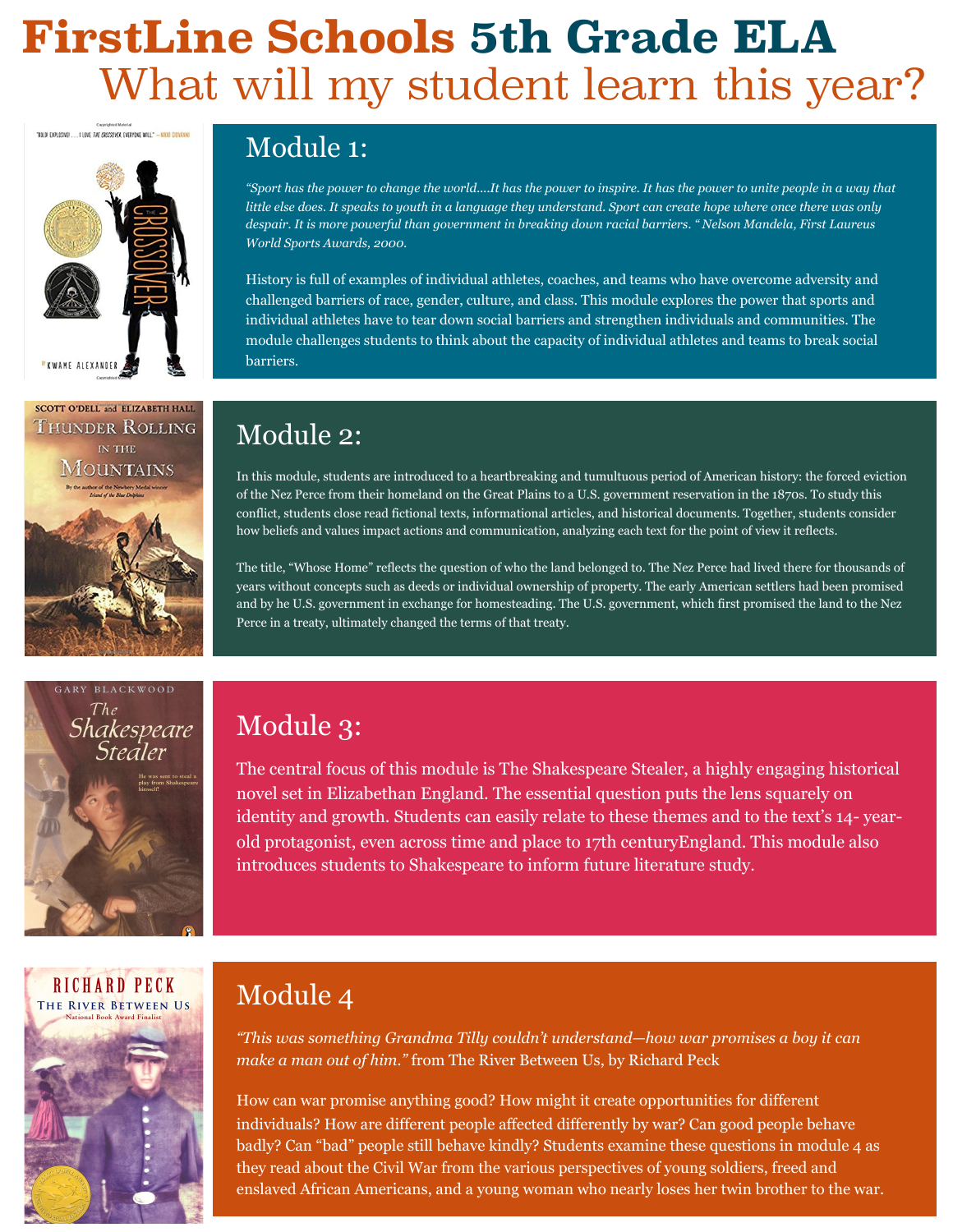# Supporting your student in their **English Language Arts Class**

Beyond ensuring your student completes any assigned ELA homework, the best way to support your student in ELA is to **discuss the books they are reading in school and at home**!

Wondering where to start? Try some of these question stems!

#### **Helping students support their ideas with evidence**

- Why did the author write this? What evidence supports your idea?
- What quote from the text is the best evidence to show \_\_\_\_\_\_\_\_\_\_\_\_\_\_\_\_\_?

• What specific details from the text tell you where and when the story takes place?

#### **Learning to summarize what they have read and determine central ideas**

- What happened at the beginning, middle, and end of the story?
- What is a summary of this story?
- What is the theme of the story? What helped you decide that this is the theme?

• Why does feel (sad, angry, elated, etc.) What text clues let you know they are feeling this way?

#### **Understanding the impact of character and setting**

• How does (character) react when ? Why do they act this way? How is this reaction different from (different character)?

• Why does (character) react differently from (character 2)? How is their perspective different?

- How does the setting impact the story? What are characters able to do because of the setting they are in?
- How would the story change if the setting were different? Can you reimagine the story in a different setting?